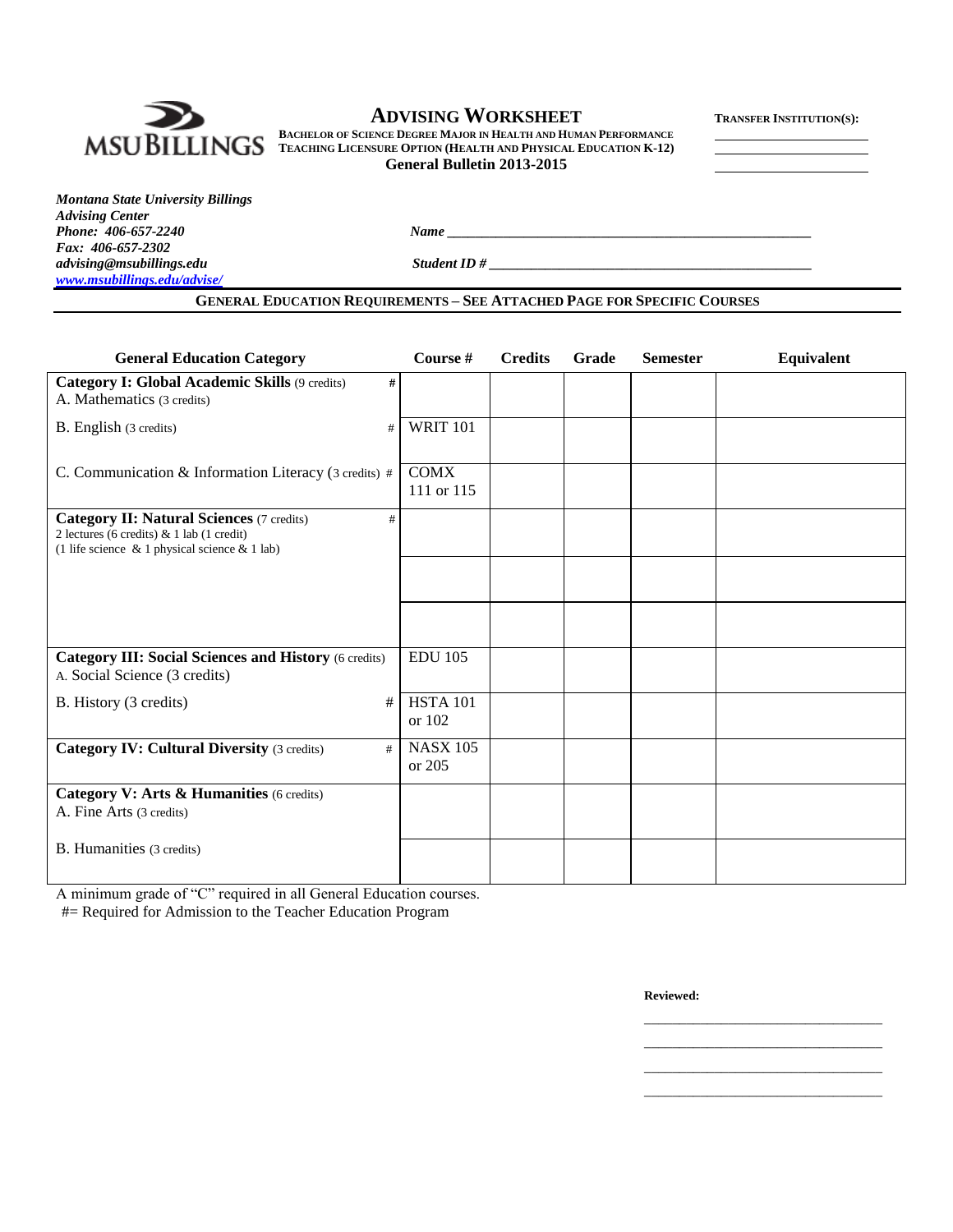# **GENERAL EDUCATION REQUIREMENTS**

|                                |     | <b>CATEGORY I: GLOBAL ACADEMIC SKILLS</b>                          | <b>9</b> credits                 |
|--------------------------------|-----|--------------------------------------------------------------------|----------------------------------|
|                                |     | Students are required to take one course from each subcategory     |                                  |
|                                |     | <b>Subcategory A - Mathematics</b>                                 | 3 credits                        |
| М                              | 105 | Contemporary Mathematics                                           | 3                                |
| М                              | 114 | <b>Extended Technical Mathematics</b>                              | 3                                |
| М                              | 121 | College Algebra                                                    | 3                                |
| М                              | 122 | College Trigonometry                                               | 3                                |
| М                              | 131 | Mathematics for Elementary Teachers II                             | 3                                |
| М                              | 143 | <b>Finite Mathematics</b>                                          | 4                                |
| М                              | 171 | Calculus I                                                         | 4                                |
| <b>STAT</b>                    | 141 | <b>Introduction to Statistical Concepts</b>                        | 3                                |
| STAT                           | 216 | <b>Introduction to Statistics</b>                                  | 4                                |
|                                |     |                                                                    |                                  |
| <b>Subcategory B - English</b> |     |                                                                    | 3 credits                        |
| WRIT                           | 101 | College Writing I                                                  | 3                                |
| WRIT                           | 121 | Introduction to Technical Writing                                  | 3                                |
| WRIT                           | 122 | Introduction to Business Writing                                   | 3                                |
| WRIT                           | 201 | College Writing II                                                 | 3                                |
| WRIT                           | 220 | Business & Professional Writing                                    | 3                                |
| WRIT                           | 221 | <b>Intermediate Technical Writing</b>                              | 3                                |
|                                |     |                                                                    |                                  |
|                                |     | Subcategory C- Communication & Information Literacy 3 credits      |                                  |
| <b>COMX</b>                    | 111 | <b>Introduction to Public Speaking</b>                             | 3                                |
| 0R                             |     |                                                                    |                                  |
| <b>COMX</b>                    | 115 | <b>Introduction to Interpersonal Communication3</b>                |                                  |
|                                |     | <b>CATEGORY II: NATURAL SCIENCES</b><br>6 cr. lecture & 1 cr. lab  |                                  |
|                                |     | Students are required to take one course from each subcategory and |                                  |
|                                |     | at least one corresponding lab or SCIN 101, 102, 103 & 104         |                                  |
|                                |     | <b>Subcategory A - Life Sciences</b>                               | 3-4 credits                      |
| <b>BIOB</b>                    | 101 | Discover Biology                                                   | 3                                |
| <b>BIOB</b>                    | 102 | Discover Biology Lab                                               | 1                                |
| <b>BIOB</b>                    | 160 | Principles of Living Systems                                       | 3                                |
| <b>BIOB</b>                    | 161 |                                                                    | 1                                |
|                                |     | Principles of Living Systems Lab                                   |                                  |
|                                |     | <b>Subcategory B – Physical Sciences</b>                           | 3-4 credits                      |
| ASTR                           | 110 | Introduction to Astronomy                                          | 3                                |
| ASTR                           | 111 | Introduction to Astronomy Lab                                      | 1                                |
| <b>CHMY</b>                    | 121 | Introduction to General Chemistry                                  | 3                                |
| <b>CHMY</b>                    | 122 | Introduction to General Chemistry Lab                              | 1                                |
| <b>CHMY</b>                    | 141 | College Chemistry I                                                | 3                                |
| <b>CHMY</b>                    | 142 | College Chemistry Laboratory I                                     | 1                                |
| GEO                            | 101 | Introduction to Physical Geology                                   | 3                                |
| GEO                            | 102 | Introduction to Physical Geology Laboratory                        | $\mathbf{1}$                     |
| GPHY                           | 111 | Introduction to Physical Geography                                 | 3                                |
| <b>GPHY</b>                    | 112 | Introduction to Physical Geography Lab                             | $\,1$                            |
| PHSX                           | 103 | Our Physical World                                                 | 3                                |
| PHSX                           | 104 | Our Physical World Lab                                             | 1                                |
| PHSX                           | 205 | College Physics I                                                  | 3                                |
| <b>PHSX</b>                    | 206 | College Physics I Lab                                              | 1                                |
| <b>PHSX</b>                    | 105 | Fundamentals of Phys Sci                                           | 3                                |
| PHSX                           | 106 | Fundamentals of Phys Sci Lab                                       | 1                                |
|                                |     |                                                                    |                                  |
|                                |     | Subcategories A and B - Integrated Sciences                        | 7 credits                        |
|                                |     | SCIN 101, 102, 103 & 104 Integrated Sciences                       | $3, \frac{1}{2}, 3, \frac{1}{2}$ |
|                                |     |                                                                    |                                  |

|             |            | <b>CATEGORY III: SOCIAL SCIENCES AND HISTORY</b>                                                   | <b>6</b> credits                                |
|-------------|------------|----------------------------------------------------------------------------------------------------|-------------------------------------------------|
|             |            | Students are required to take one course from each subcategory                                     |                                                 |
|             |            | <b>Subcategory A – Social Sciences</b>                                                             | 3 credits                                       |
| ANTY        | 217        | Physical Anthropology & Archeology                                                                 | 3                                               |
| BGEN        | 105        | <b>Introduction to Business</b>                                                                    | 3                                               |
| COMX        | 106        | Communicating in a Dynamic Workplace                                                               | 3                                               |
| ECNS        | 201        | Principles of                                                                                      |                                                 |
|             |            | Microeconomics 3ECNS                                                                               | 202                                             |
|             |            | Principles of Macroeconomics                                                                       | 3                                               |
| <b>EDU</b>  | 105        | <b>Education and Democracy</b>                                                                     | 3                                               |
| <b>GPHY</b> | 141        | Geography of World Regions                                                                         | 3                                               |
| HTH         | 110        | Personal Health and Wellness                                                                       | 3                                               |
| <b>PSCI</b> | 210        | Introduction to American Government                                                                | 3                                               |
| <b>PSCI</b> | 220        | Introduction to Comparative Government                                                             | 3                                               |
| <b>PSYX</b> | 100        | Introduction to Psychology                                                                         | 3                                               |
| <b>PSYX</b> | 231        | <b>Human Relations</b>                                                                             | 3                                               |
| SOCI        | 101        | Introduction to Sociology                                                                          | 3                                               |
| SOCI        | 201        | Social Problems                                                                                    | 3                                               |
|             |            |                                                                                                    |                                                 |
|             |            | <b>Subcategory B - History</b>                                                                     | 3 credits                                       |
| HSTA        | 101        | <b>American History I</b>                                                                          | 3                                               |
| 0R          |            |                                                                                                    |                                                 |
| <b>HSTA</b> | 102        | <b>American History II</b>                                                                         | 3                                               |
|             |            |                                                                                                    |                                                 |
|             |            | <b>CATEGORY IV: CULTURAL DIVERSITY</b>                                                             | 3 credits                                       |
| <b>NASX</b> | 105        | <b>Introduction to Native American Studies</b>                                                     | 3                                               |
|             |            |                                                                                                    |                                                 |
| 0R          |            |                                                                                                    |                                                 |
| NASX        | 205        | <b>Native Americans in Contemporary Society</b>                                                    | 3                                               |
|             |            | <b>CATEGORY V: ARTS &amp; HUMANITIES</b>                                                           | 6 credits                                       |
|             |            |                                                                                                    |                                                 |
|             |            | Students are required to take one course from each subcategory<br><b>Subcategory A – Fine Arts</b> | 3 credits                                       |
| ARTZ        | 101        | <b>Art Fundamentals</b>                                                                            | 3                                               |
| ARTZ        | 105        |                                                                                                    | 3                                               |
| ARTZ        | 131        | Visual Language-Drawing                                                                            |                                                 |
| <b>CRWR</b> | 240        | Ceramics for Non-majors                                                                            | 3<br>3                                          |
| FILM        | 160        | Intro Creative Writing Workshop<br>Introduction to World Cinema                                    |                                                 |
| LIT         | 270        | Film & Literature                                                                                  | 3                                               |
| MART        | 260        | Computer Presentation and Animation                                                                | 3<br>3                                          |
| MUSI        | 101        |                                                                                                    | 3                                               |
| MUSI        | 114        | <b>Enjoyment of Music</b>                                                                          | 1                                               |
| MUSI        | 131        | Band: MSUB Symphonic<br>Jazz Ensemble I: MSUB                                                      | 1                                               |
| MUSI        | 147        | Choral Ensemble: University Chorus                                                                 | 1                                               |
| THTR        | 101        | Introduction to Theatre                                                                            | 3                                               |
| THTR        | 120        | Introduction to Acting I                                                                           | 3                                               |
|             |            |                                                                                                    |                                                 |
|             |            | <b>Subcategory B - Humanities</b>                                                                  | <b>3</b> credits                                |
| ARTH        | 150        | Introduction to Art History                                                                        | 3                                               |
| <b>HONR</b> | 111        | Perspectives and Understanding                                                                     |                                                 |
| LIT         | 110        | Introduction to Literature                                                                         |                                                 |
| LIT         | 240        | The Bible as Literature                                                                            |                                                 |
| PHL<br>PHL  | 110<br>111 | Introduction to Ethics<br>Philosophies of Life                                                     | $\begin{array}{c} 3 \\ 3 \\ 3 \\ 3 \end{array}$ |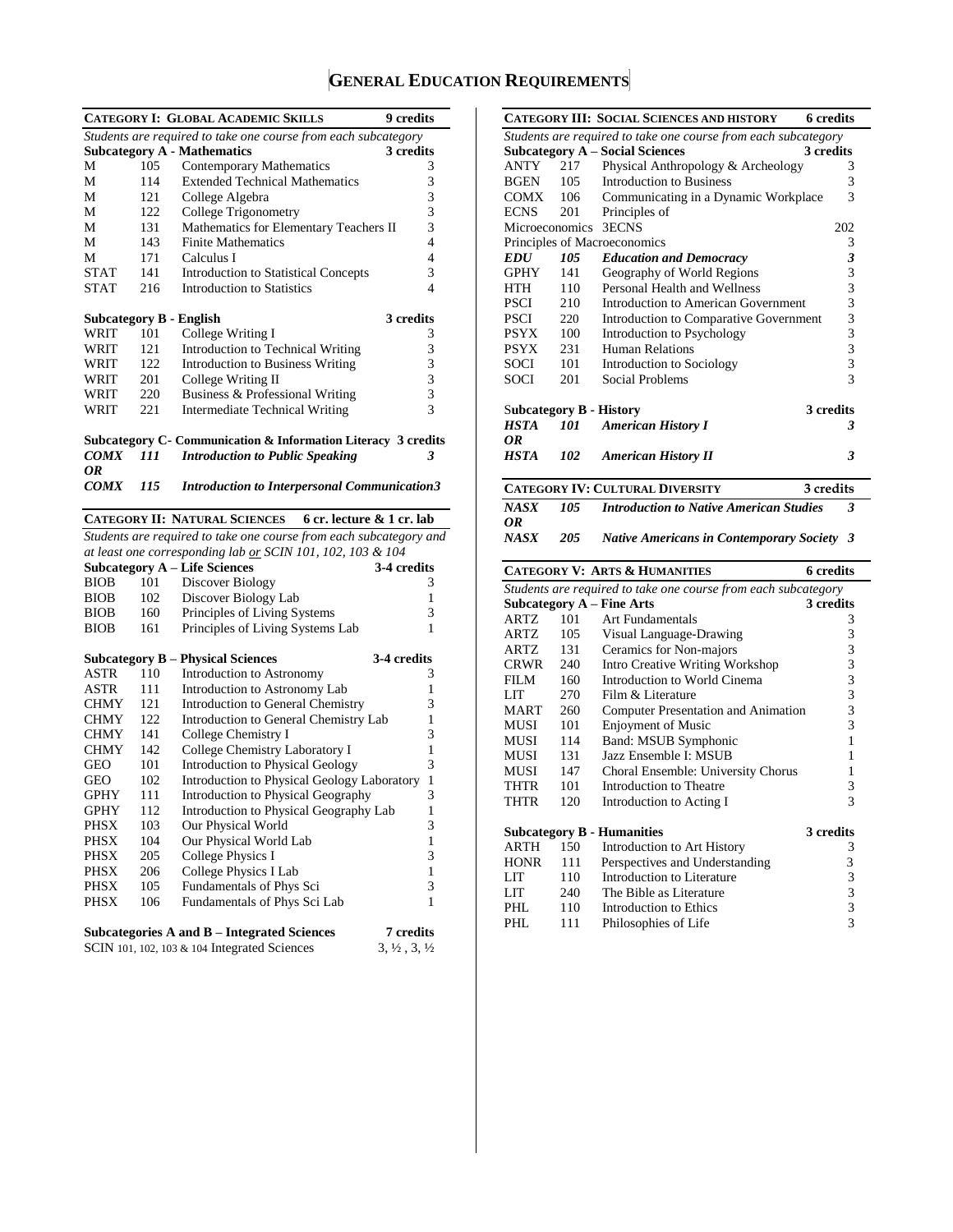|                                    |                                                                    | Course                                                                        | <b>Credits</b> | Grade | <b>Semester</b> | Equivalent |  |  |
|------------------------------------|--------------------------------------------------------------------|-------------------------------------------------------------------------------|----------------|-------|-----------------|------------|--|--|
|                                    | A minimum grade of C or better is required in all major coursework |                                                                               |                |       |                 |            |  |  |
| <b>Professional Education Core</b> |                                                                    |                                                                               |                |       |                 |            |  |  |
| *#EDU                              | 105                                                                | <b>Education and Democracy</b>                                                | (3)            |       |                 |            |  |  |
| ^#EDU                              | 220/<br>220L                                                       | Human Growth and Development/<br>Lab (45 hour practicum required)             | 3              |       |                 |            |  |  |
| #EDU                               | 221                                                                | <b>Educational Psychology and Measurement</b>                                 | 3              |       |                 |            |  |  |
| $^{\wedge\text{HEDSP}}$            | 204                                                                | Introduction to Teaching Exceptional Learners<br>(15 hour practicum required) | 3              |       |                 |            |  |  |
| <b>HTH</b>                         | 412                                                                | Alcohol, Tobacco and Other Drug Awareness (ATOD)                              |                |       |                 |            |  |  |
| <b>EDU</b>                         | 333                                                                | Reading and Writing Across the Curriculum                                     | 3              |       |                 |            |  |  |
| <b>EDU</b>                         | 380                                                                | Introduction to Curriculum Planning/Practice                                  | $\overline{2}$ |       |                 |            |  |  |
| <b>EDU</b>                         | 354                                                                | Secondary Junior Field                                                        | 2              |       |                 |            |  |  |
| <b>HEE</b>                         | 308                                                                | Methods of Physical Education K-12                                            | 3              |       |                 |            |  |  |
| <b>EDU</b>                         | 406                                                                | Philosophical, Legal & Ethical Issues in Education                            | 3              |       |                 |            |  |  |
| <b>EDU</b><br><b>OR</b>            | 495A                                                               | Student Teaching: K-12                                                        | 9              |       |                 |            |  |  |
| <b>EDU</b>                         | 495C                                                               | Student Teaching: 5-12                                                        |                |       |                 |            |  |  |

# **#Required for Admission to the Teacher Education Program**

# **\*May satisfy Academic Foundations/General Education requirements.**

# **Required Courses**

| <b>ECP</b>  | 100 | First Aid and CPR                          | $\overline{c}$ |  |
|-------------|-----|--------------------------------------------|----------------|--|
| <b>KIN</b>  | 105 | <b>Foundations of Exercise Science</b>     | 3              |  |
| <b>KIN</b>  | 106 | Foundations of Exercise Science lab        | $\mathbf{1}$   |  |
| <b>KIN</b>  | 205 | Foundations in HHP                         | 3              |  |
| <b>HEE</b>  | 303 | Methods of Lifetime Fitness Activities     | 3              |  |
| <b>HEE</b>  | 305 | Methods of Teaching Movement Exploration   | 3              |  |
| <b>HEE</b>  | 306 | Methods of Conditioning Activities         | 3              |  |
| <b>HEE</b>  | 310 | Methods of Adapted Health Enhancement      | $\overline{2}$ |  |
| <b>HEE</b>  | 340 | Methods of Health Education                | 3              |  |
| <b>HTH</b>  | 201 | <b>Health Issues of Educators</b>          | 3              |  |
| <b>HTH</b>  | 411 | Alcohol, Tobacco and Other Drug Prevention | 3              |  |
| <b>HTH</b>  | 435 | Health and Wellness across the Lifespan    | 3              |  |
| <b>KIN</b>  | 320 | <b>Exercise Physiology</b>                 | 3              |  |
| <b>KIN</b>  | 321 | Exercise Physiology lab                    | $\mathbf{1}$   |  |
| <b>KIN</b>  | 327 | Kinesiology and Biomechanics               | 3              |  |
| <b>KIN</b>  | 328 | Kinesiology and Biomechanics lab           | 1              |  |
| <b>KIN</b>  | 330 | Motor Learning and Control                 | 3              |  |
| <b>KIN</b>  | 331 | Motor Learning and Control lab             | 1              |  |
| <b>NUTR</b> | 221 | <b>Basic Human Nutrition</b>               | 3              |  |
| <b>REC</b>  | 310 | Adventure Leadership                       | 3              |  |